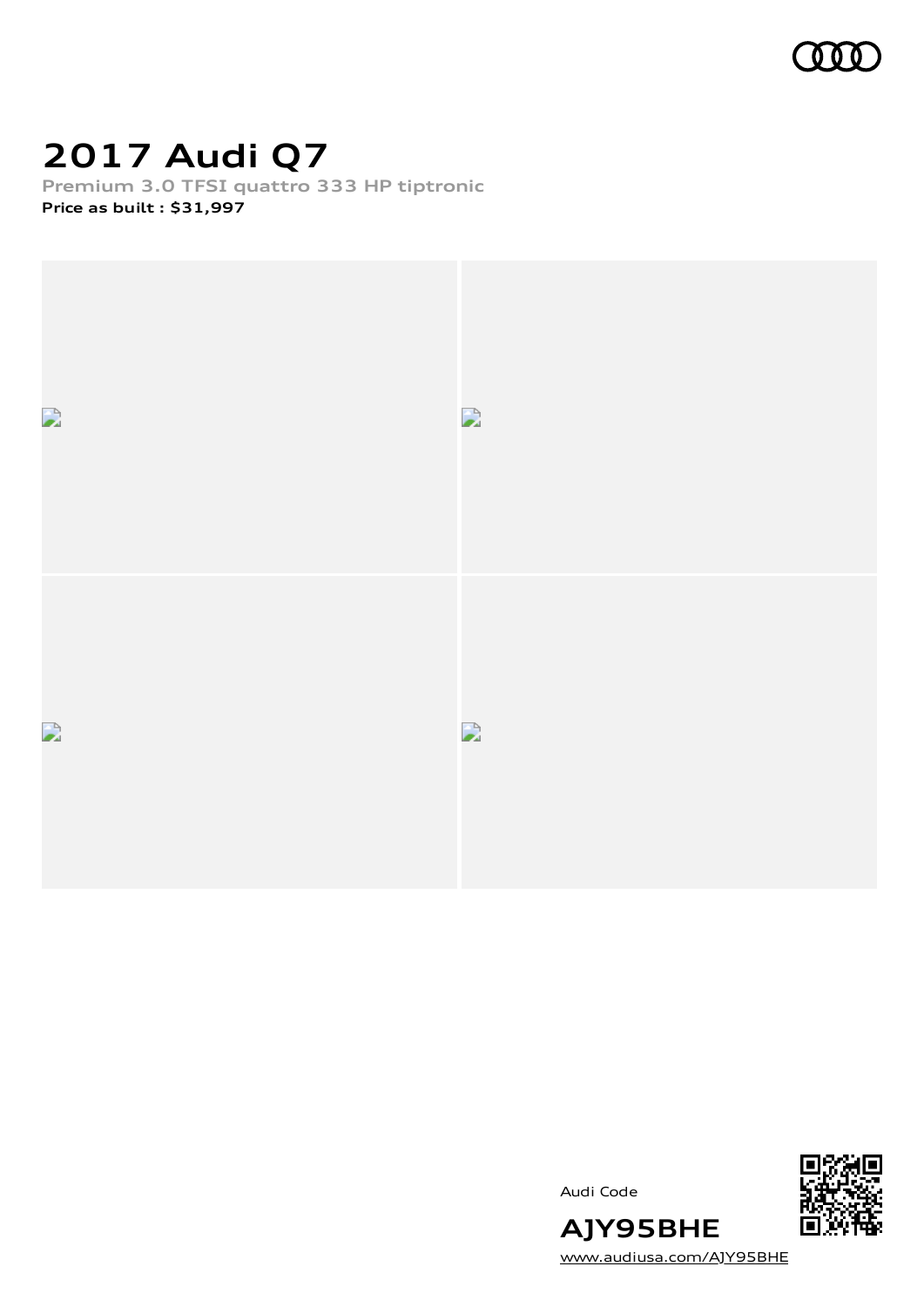#### **Audi 2017 Audi Q7** Premium 3.0 TFSI quattro 333 HP tiptronic

**Price as buil[t](#page-10-0)** \$31,997

### **Exterior colour**

Ink Blue metallic

### $\overline{\phantom{a}}$

#### **Further Information**

|                 | N٥           |
|-----------------|--------------|
| Mileage         | 69,258 miles |
| Type of vehicle | Used car     |

**Warranty**

#### **Interior colour**

| Seats     | Pistachio Beige               |
|-----------|-------------------------------|
| Dashboard | Criollo Brown/Pistachio Beige |
| Carpet    | Pistachio Beige               |
| Headliner | Linen Beige                   |

#### **Audi Code** AJY95BHE

**Your configuration on www.audiusa.com** [www.audiusa.com/AJY95BHE](https://www.audiusa.com/AJY95BHE)

**Commission number** c048f41f0a0e09715039

#### **Technical Specifications**

| Engine type                  | Six-cylinder                                  |
|------------------------------|-----------------------------------------------|
| stroke                       | Displacement/Bore and 2,995/84.5 x 89.0 cc/mm |
| Torque                       | 325 @ 2,900-5,300 lb-ft@rpm                   |
| Top track speed              | 130 mph mph                                   |
| Acceleration (0 - 60<br>mph) | 5.7 seconds seconds                           |
| Recommended fuel             | Premium                                       |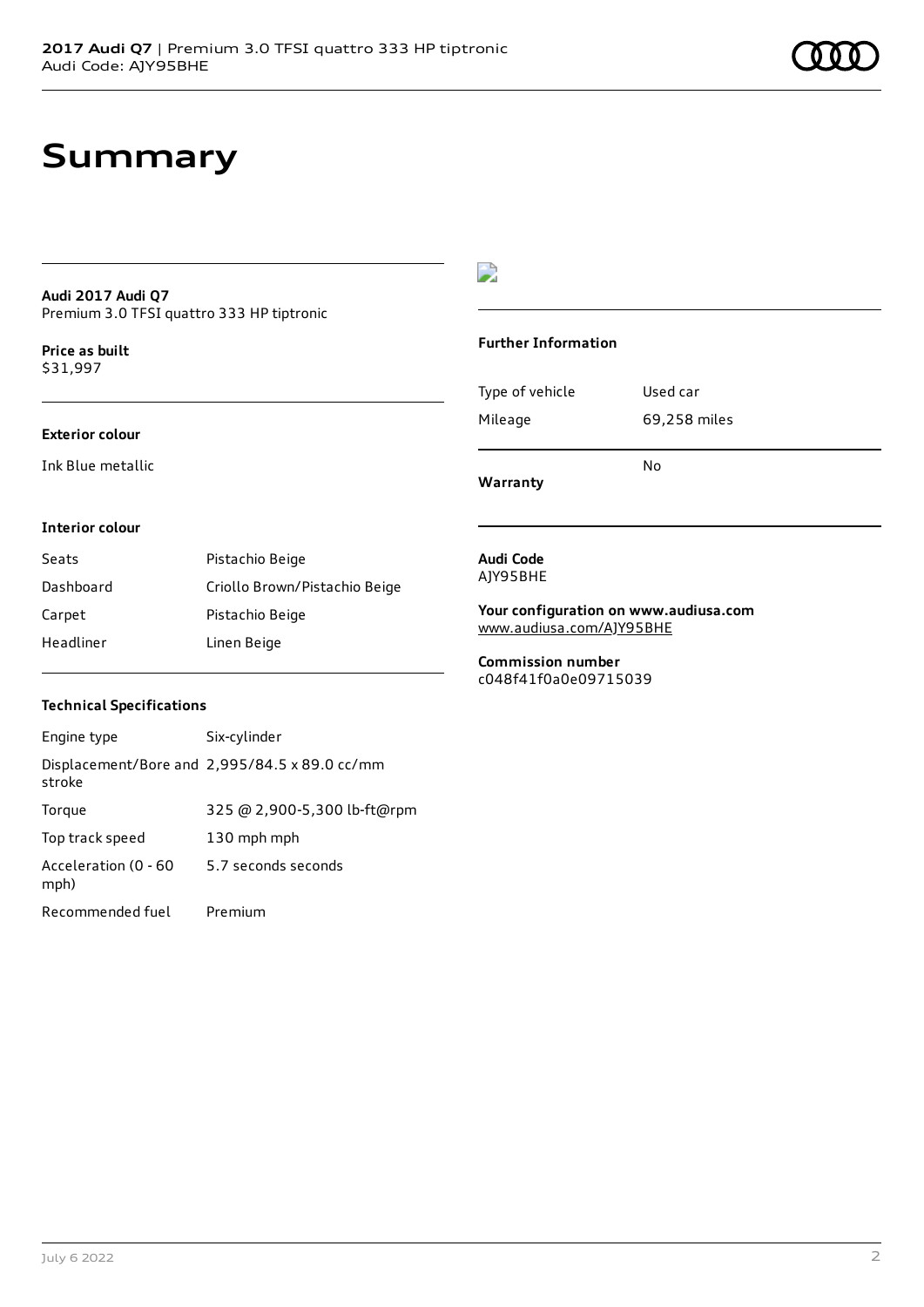# **Equipment**

Ink Blue metallic

Audi connect®

MMI® radio

Audi connect® emergency and service call

MMI® navigation plus with MMI® touch



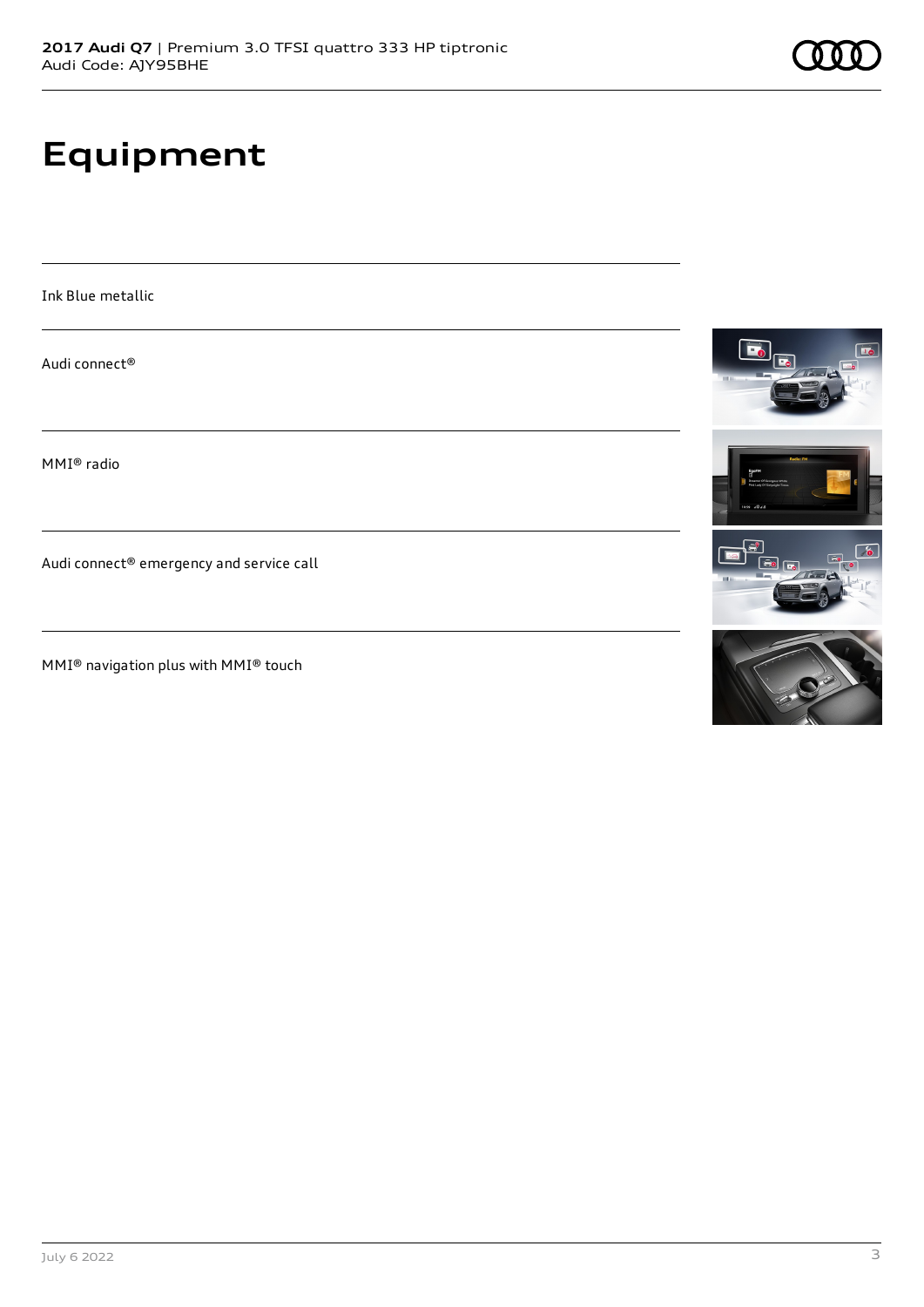### **Standard features**

### **Safety and Security**

| 4UB             | Driver and front-passenger advanced airbags                                       |
|-----------------|-----------------------------------------------------------------------------------|
| UH1             | Electromechanical parking brake                                                   |
| 8T2             | Cruise control with coast, resume and<br>accelerate features                      |
| QZ7             | Electromechanical power steering                                                  |
| 7K <sub>6</sub> | Tire-pressure monitoring system                                                   |
| 4X3             | Head/thorax side airbags                                                          |
| 418             | Audi convenience key with sensor-control<br>trunk lid release                     |
| 3B3             | ISOFIX child seat mounting and Top Tether<br>anchorage point for outer rear seats |

#### **Exterior**

| 1D <sub>8</sub> | Provision for towing bracket                          |
|-----------------|-------------------------------------------------------|
| 6XF             | Heated exterior mirrors; power folding with<br>memory |
| 1 B A           | Dynamic suspension                                    |
| 3S1             | Aluminum roof rails                                   |
| 511             | Rear roof spoiler                                     |
| 0N1             | Standard rear axle                                    |
| 8IH             | Xenon plus                                            |
| 803             | Automatic headlight leveling                          |
| H79             | 19" 255/55 all-season tires                           |
| 4KF             | Privacy glass                                         |
| 47B             | High-gloss package                                    |
|                 |                                                       |

### CH6 19" 5-V-spoke design wheels

| QJ1             | Chrome package                                                                               |
|-----------------|----------------------------------------------------------------------------------------------|
| 3FU             | Panoramic sunroof                                                                            |
| 7M1             | Aluminum door sils                                                                           |
| 6N)             | Light cloth headliner                                                                        |
| KH <sub>5</sub> | Climatronic with controls in the rear                                                        |
| 4L7             | Auto-dimming interior mirror with compass                                                    |
| QQ0             | Interior lighting                                                                            |
| 1XW             | Three-spoke multifunction steering wheel                                                     |
| 2C <sub>5</sub> | Manual tilt and telescoping steering column                                                  |
| 6E6             | Comfort front seat armrest                                                                   |
| 7F <sub>9</sub> | Leather gearshift knob                                                                       |
| 4E7             | Luggage compartment lid, electrically<br>opening and closing                                 |
| 5XL             | Dual front sun visors with lighted vanity<br>mirrors                                         |
| 5KL             | Sliding 40/20/40 split folding rear<br>seatbacks with pass-through and adjustable<br>recline |
| 7HA             | Cloth interior on doors                                                                      |
| N1F             | Leather seating surfaces                                                                     |
| 4A3             | <b>Heated front seats</b>                                                                    |
| 7TN             | High-gloss Black/Terra Brown Walnut Wood<br>inlays                                           |

#### **Infotainment and Driver Assistance**

| 6K8  | Pre sense city w/o pre care               |
|------|-------------------------------------------|
| 2H1  | Audi drive select®                        |
| 7X2. | Audi parking system with rear view camera |
| 7W1  | Audi pre sense® basic                     |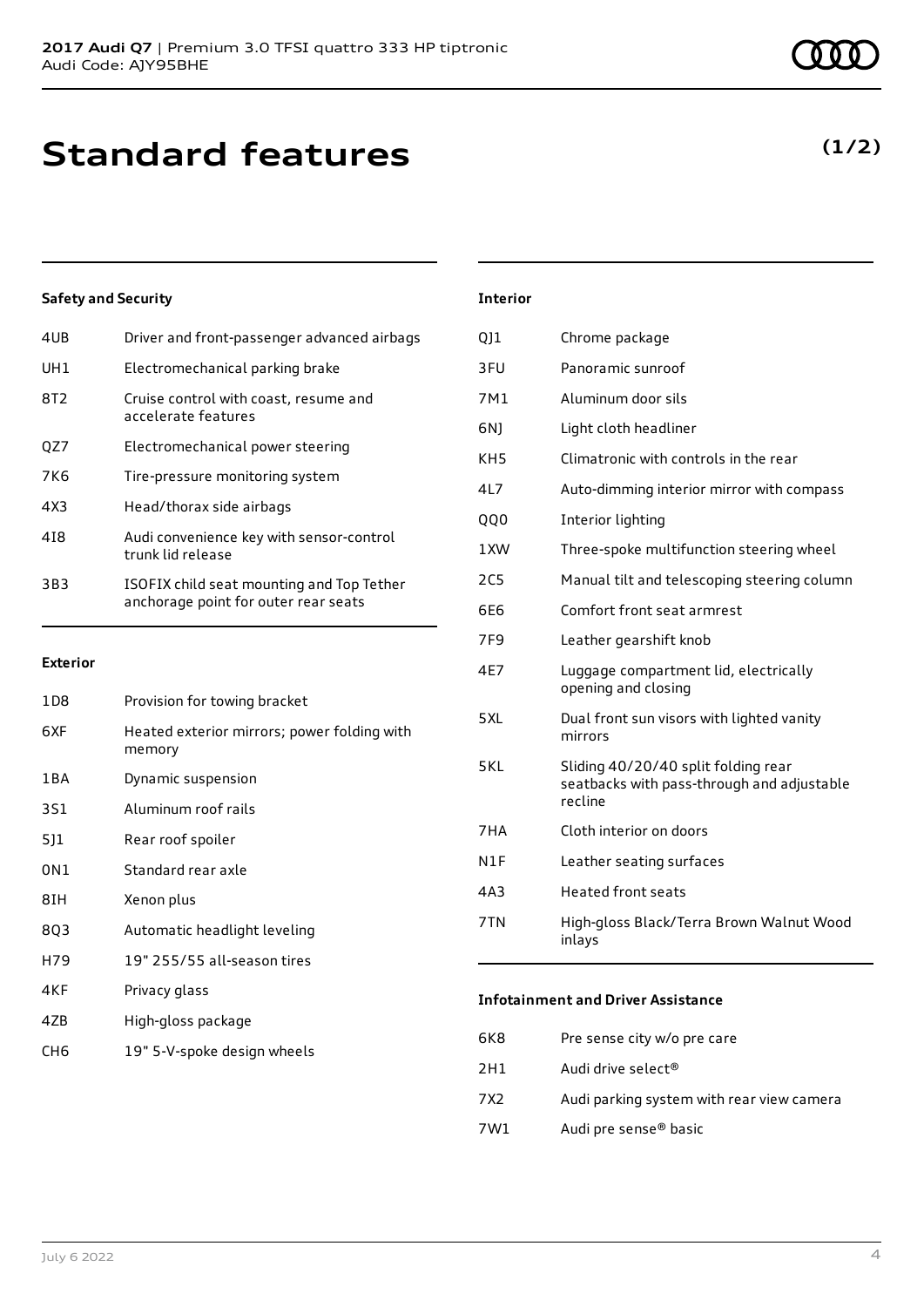**(2/2)**

# **Standard features**

### **Infotainment and Driver Assistance**

| KA2 | Rear view camera                                       |
|-----|--------------------------------------------------------|
| 9VD | Audi sound system                                      |
| 9S7 | Color driver information system                        |
| QV3 | Sirius XM <sup>®</sup> Satellite Radio                 |
| 9ZX | Bluetooth <sup>®</sup> wireless technology preparation |

for mobile phone

July 6 2022 5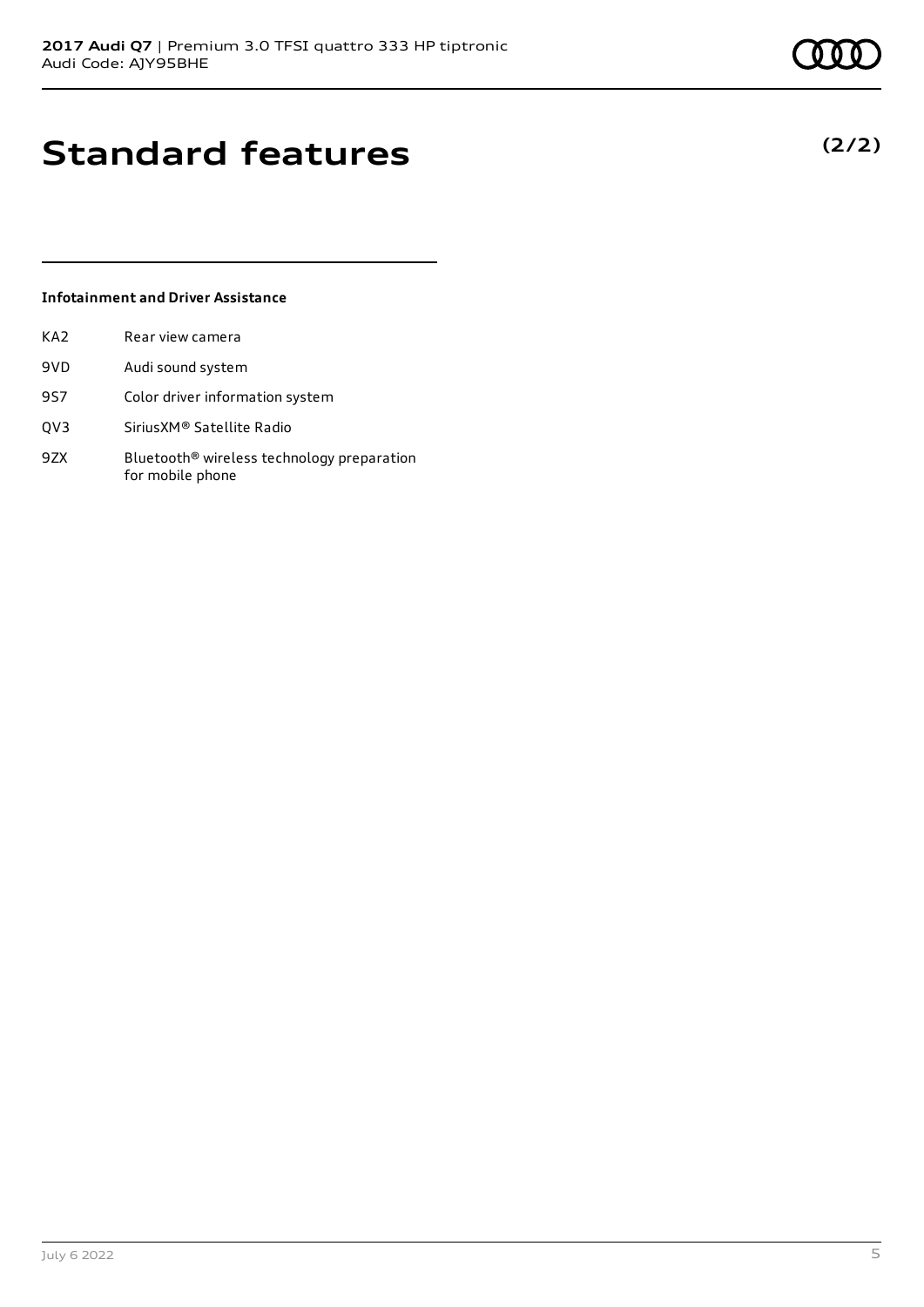### **Dealer remarks**

2017 AUDI Q7

1 OWNER CARFAX

RECENT TRADE IN

NAVIGATION GPS

PARKING SYSTEM PLUS

REARVIEW CAMERA

PANORAMIC SUNROOF MOONROOF

POWER TAILGATE

APPLE CAR PLAY

HOMELINK

SIRIUS XM RADIO

HANDSFREE BLUETOOTH -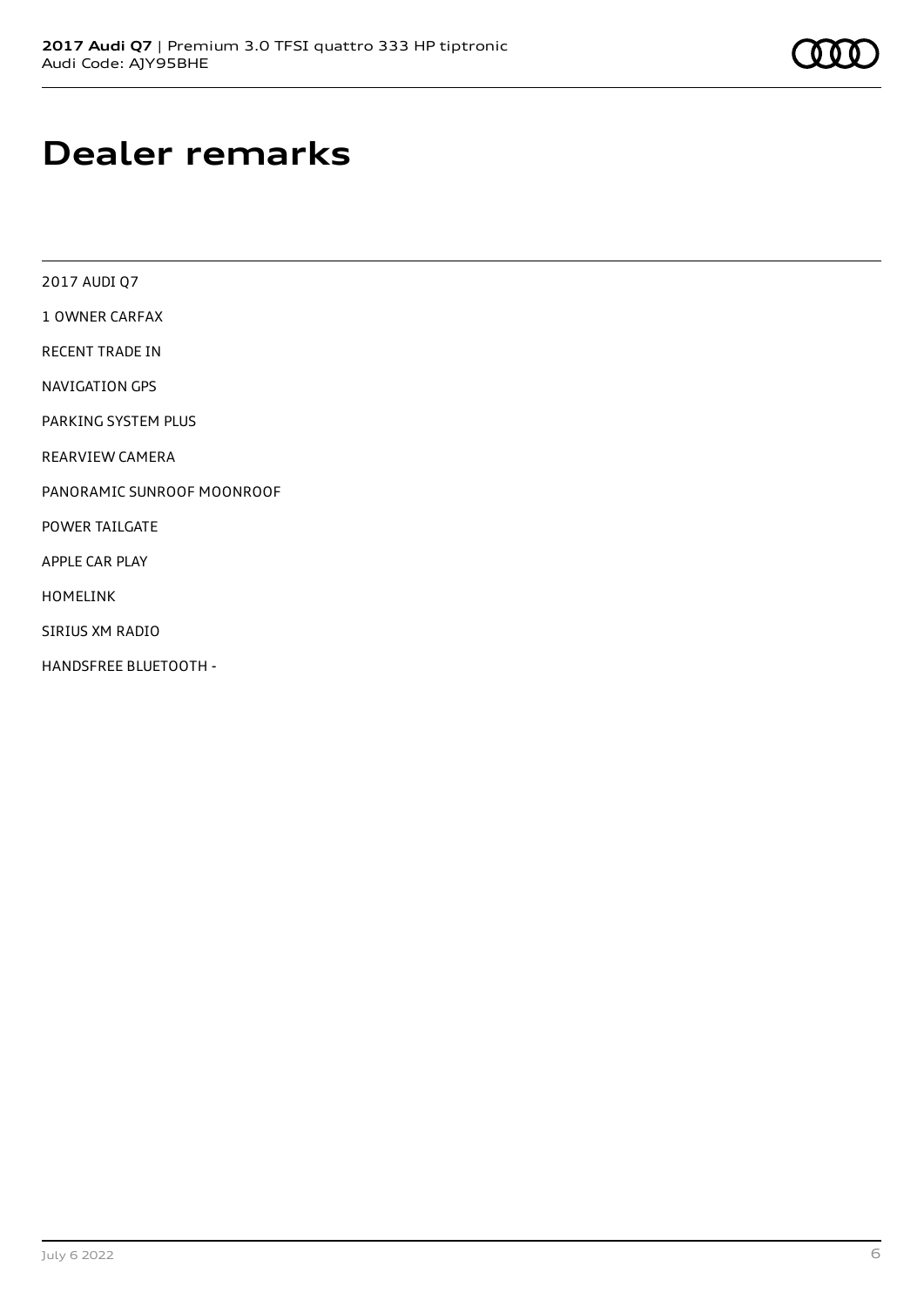# **Technical Specifications**

### **Engineering | Performance**

| Engine type                                 | Six-cylinder                                                 |
|---------------------------------------------|--------------------------------------------------------------|
| Acceleration (0 - 60<br>mph)                | 5.7 seconds seconds                                          |
| Engine block                                | Aluminum-alloy                                               |
| Induction/fuel injection Supercharged/TFSI® |                                                              |
| Cylinder head                               | Aluminum-alloy                                               |
| Horsepower                                  | 333 @ 5,500-6,500 @ rpm                                      |
| Towing capacity                             | 7,700 with available Towing<br>package lb                    |
| stroke                                      | Displacement/Bore and $2,995/84.5 \times 89.0 \text{ cc/mm}$ |
| Top track speed                             | 130 mph mph                                                  |
| Torque                                      | 325 @ 2,900-5,300 lb-ft@rpm                                  |
| Valvetrain                                  | 24-Valve DOHC                                                |

### **Transmission | Drivetrain**

| Gear ratios: 8th         | 0.667:1                                                                                                    |
|--------------------------|------------------------------------------------------------------------------------------------------------|
| Gear ratios: 6th         | 1.000:1                                                                                                    |
| Gear ratios: 7th         | 0.839:1                                                                                                    |
| Gear ratios: Reverse     | 3.317:1                                                                                                    |
| Gear ratios: Final Drive | 3.204:1                                                                                                    |
| Gear ratios: 4th         | 1.667:1                                                                                                    |
|                          |                                                                                                            |
| Transmission             | Eight-speed Tiptronic <sup>®</sup> automatic<br>transmission with quattro <sup>®</sup> all-<br>wheel drive |
| Gear ratios: 5th         | 1.285:1                                                                                                    |
| Gear ratios: 2nd         | 3.143:1                                                                                                    |
| Gear ratios: 3rd         | 2.106:1                                                                                                    |
| Gear ratios: 1st         | 4.714:1                                                                                                    |

### **Electrical system**

| Alternator | 14 Volts - 120-180 amp |
|------------|------------------------|
| Battery    | 12 Volts - 75 amp      |

| Steering type                              | Electromechanical power steering<br>system |
|--------------------------------------------|--------------------------------------------|
| Turning diameter, curb- 40.7 ft<br>to-curb |                                            |

### **Suspension**

Steering ratio 15.8:1

**Steering**

| Front axle | Five-link independent front<br>suspension |
|------------|-------------------------------------------|
| Rear axle  | Five-link independent rear<br>suspension  |

### **(1/2)**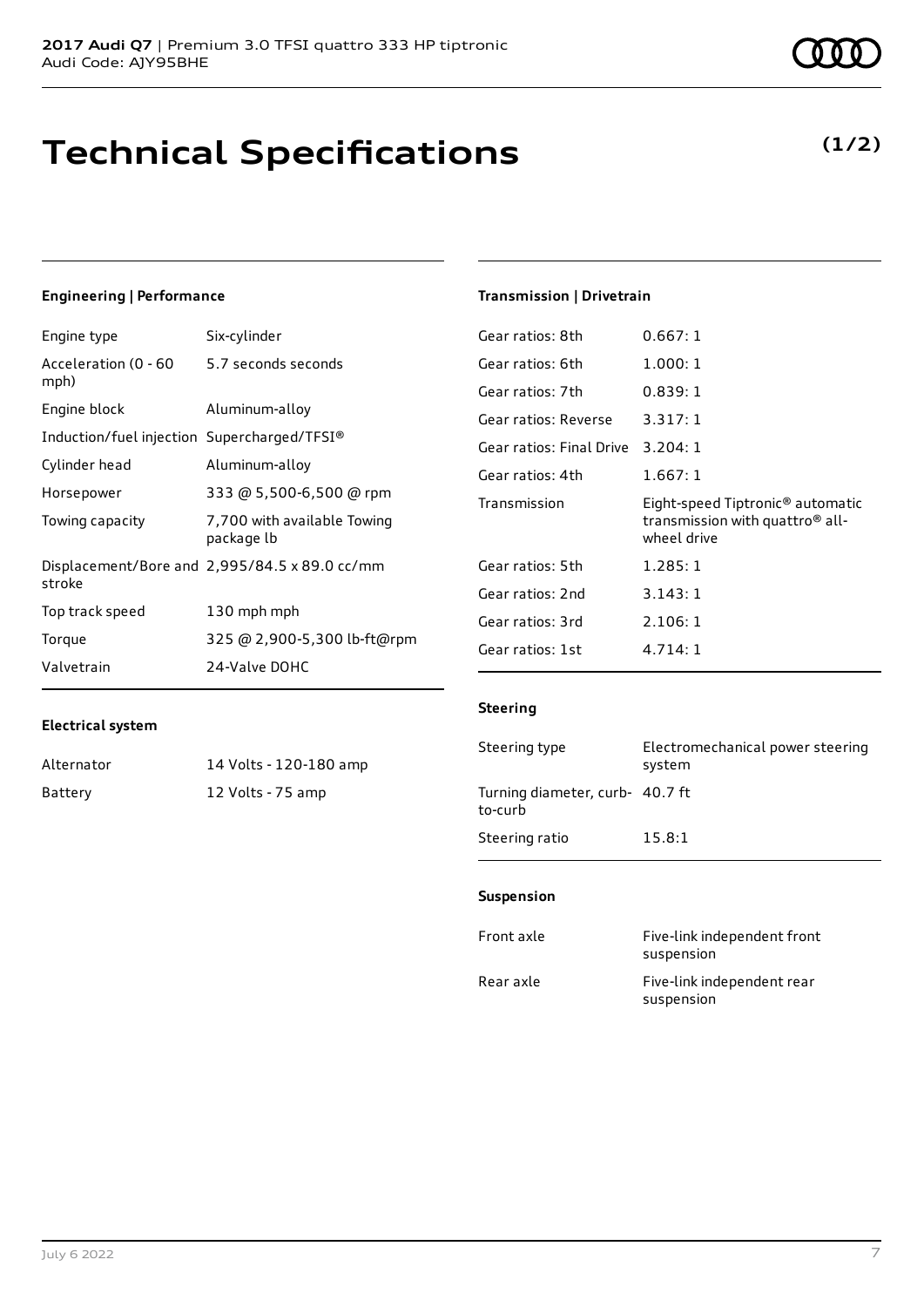# **Technical Specifications**

### **Brakes**

| <b>Front brakes</b>           | 14.8 (ventilated disc) in                                     |  |  |
|-------------------------------|---------------------------------------------------------------|--|--|
| Rear brakes                   | 13.8 (ventilated disc) in                                     |  |  |
| <b>Body</b>                   |                                                               |  |  |
| Material                      | Lightweight technology - multi-<br>material body construction |  |  |
| <b>Warranty   Maintenance</b> |                                                               |  |  |
| Warranty                      | 4-Year/50,000 mile new vehicle<br>limited warranty            |  |  |

| <i>vvariality</i> | 4-real/30,000 mile new venicle<br>limited warranty                                        |
|-------------------|-------------------------------------------------------------------------------------------|
| Maintenance       | 12-Month/10,000 mile (whichever<br>occurs first) NO CHARGE first<br>scheduled maintenance |

### **Interior measurements**

| Seating capacity                          | 7                                                                                       |
|-------------------------------------------|-----------------------------------------------------------------------------------------|
| Head room with middle 38.8 in<br>sunroof  |                                                                                         |
| Shoulder room, rear                       | 49.4 in                                                                                 |
| Head room with front<br>sunroof           | 38.4 in                                                                                 |
| Leg room, rear                            | $29.2$ in                                                                               |
| Shoulder room, front                      | 59.5 in                                                                                 |
| Head room with rear<br>sunroof            | $35.9$ in                                                                               |
| Leg room, middle                          | 38.8 in                                                                                 |
| Shoulder room, middle                     | 58.5 in                                                                                 |
| Leg room, front                           | 41.7 in                                                                                 |
| Cargo volume, rear<br>seatbacks up/folded | 14.8/37.5/71.6 (behind third<br>row/behind second row/behind first<br>row) cu ft, cu ft |

### **Exterior Measurements**

| Height                           | 68.5 in  |
|----------------------------------|----------|
| Overall width without<br>mirrors | 77.5 in  |
| Length                           | 199.6 in |
| Wheelbase                        | 117.9 in |
| Drag coefficient                 | .32 Cw   |
| Overall width with<br>mirrors    | 87.1 in  |
| Track rear                       | 66.6 in  |
| Track front                      | 66.1 in  |
| Curb weight                      | 4.938 lb |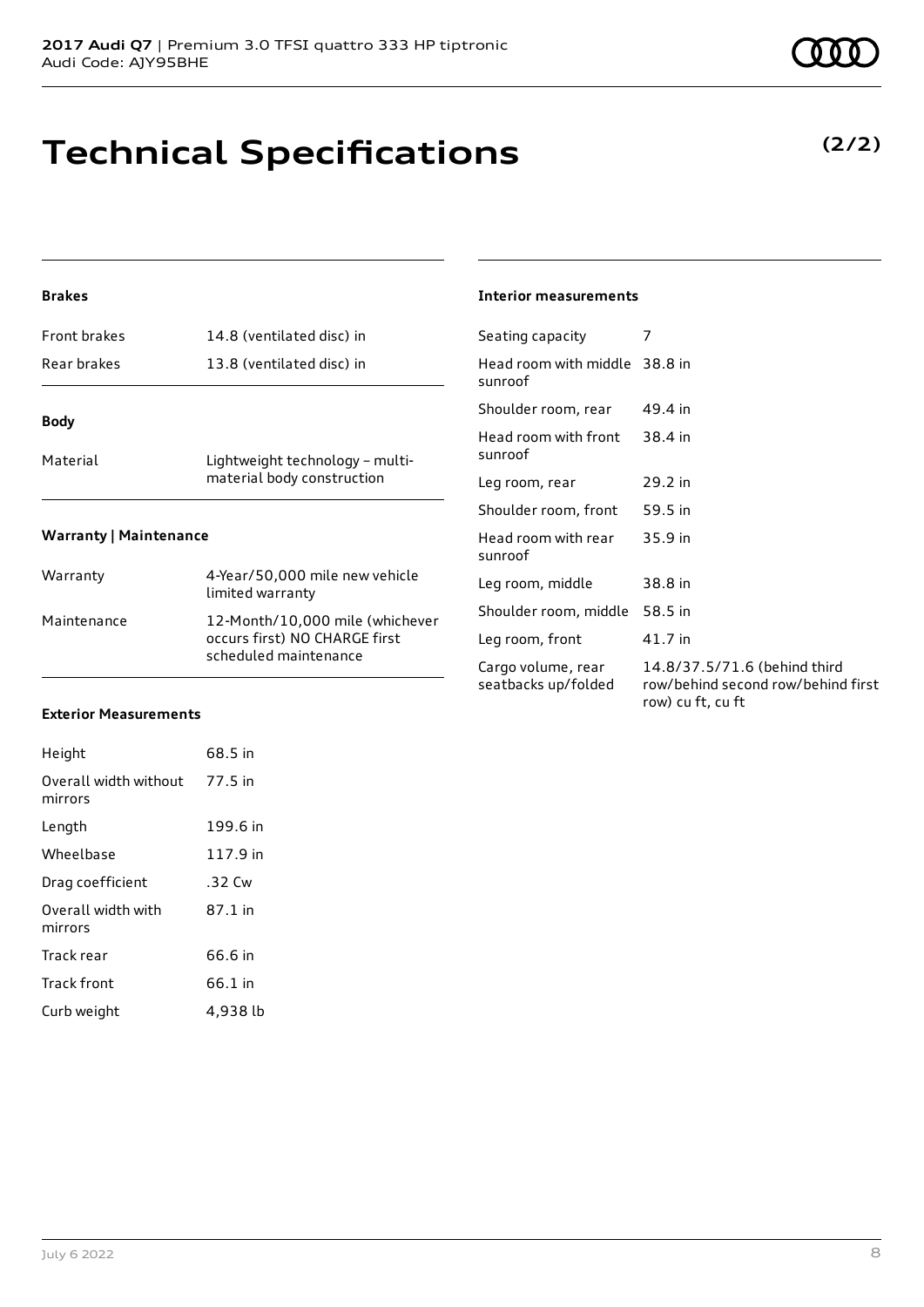### **Consumption- and emission**

### **Consumption by NEDC**

| urban       | $19 \text{ mpg}$ |
|-------------|------------------|
| extra-urban | 25 mpg           |
| combined    | $21$ mpg         |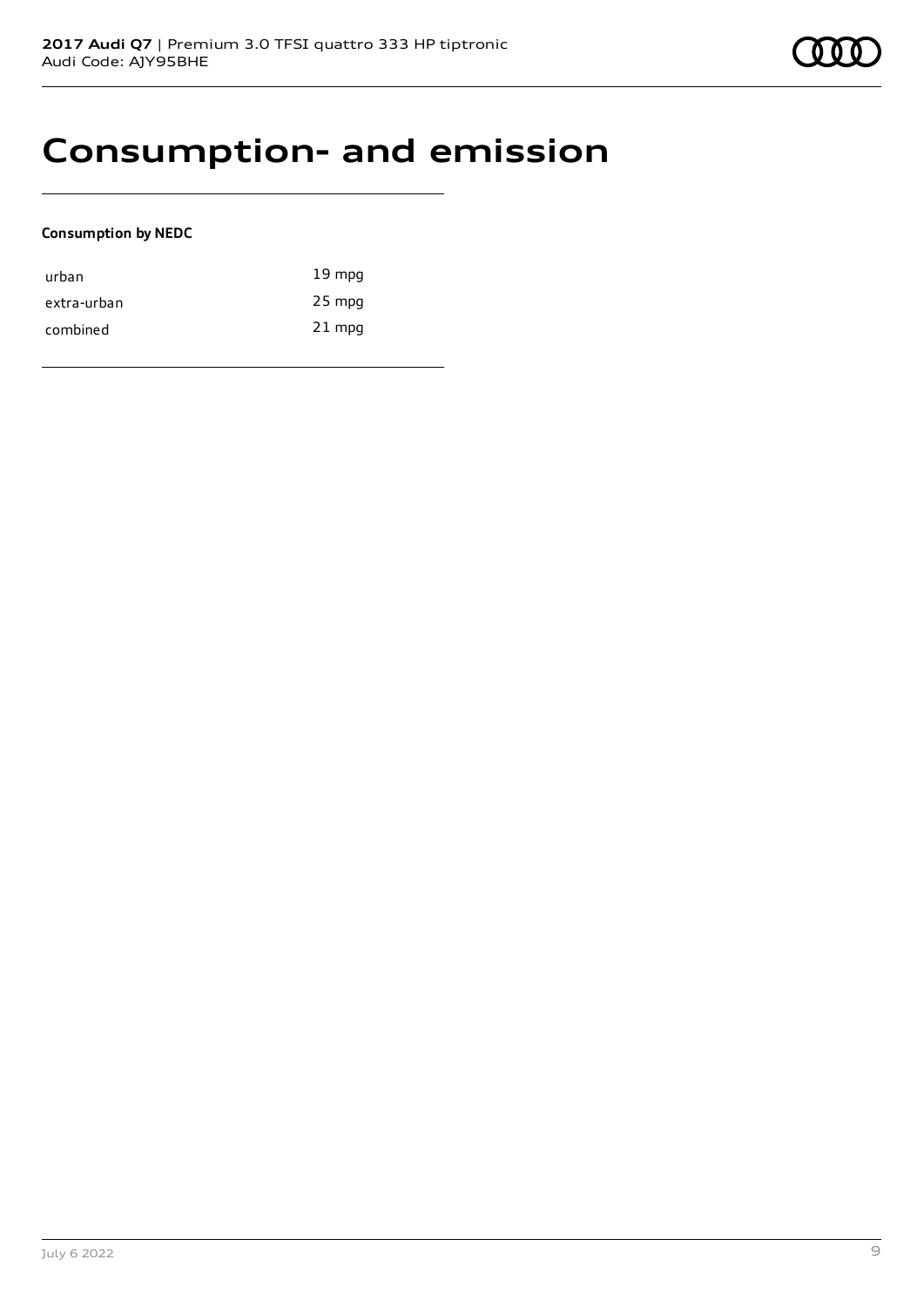## **Contact**

Dealer **Audi Chantilly**

14839 Stonecroft Center Ct 20151 Chantilly VA

Phone: +17039562100 FAX: 7039562139

www: [https://www.audichantilly.com](https://www.audichantilly.com/)